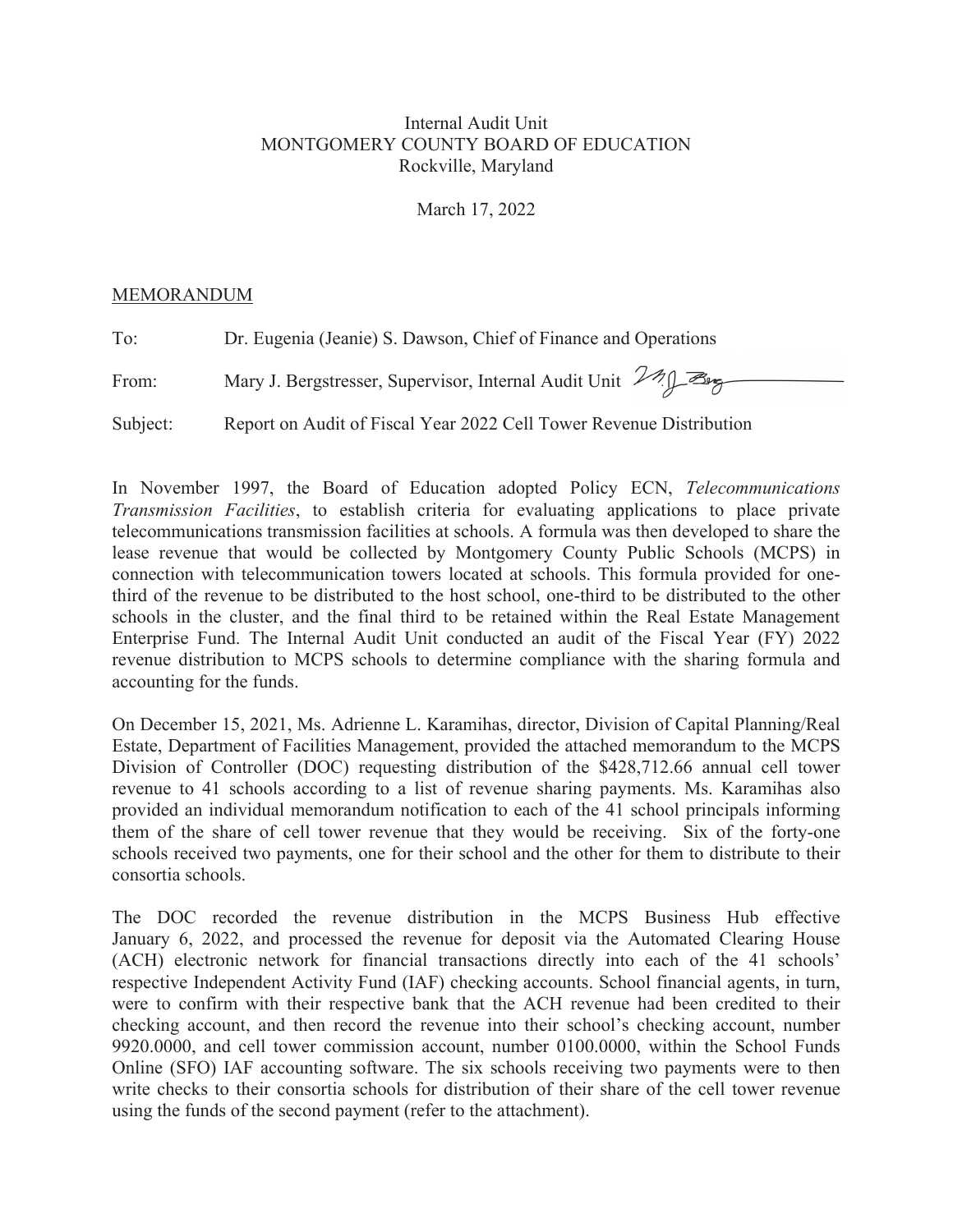We noted the following transactions pertaining to the cell tower revenue distribution process:

- Business Hub recorded 47 (41 + 6 second payments to consortia schools) ACH payments on 1/6/2022 totaling \$428,712.66.
- $\bullet$  The first ACH revenue receipts were recorded in SFO on  $1/7/22$ .
- The last ACH revenue receipt was recorded in SFO on 2/15/22 by a visiting bookkeeper for an elementary school.
- Check payments were received by 51 schools.
- The first checks were written for distribution to consortia schools on  $1/11/2022$ .
- The first check revenue receipts were recorded in SFO on  $1/14/2022$ .
- The last checks were written for distribution to consortia schools on 2/8/2022.
- The last check revenue receipt was recorded in SFO on  $3/11/2022$ .

January 7, 2022, was the latest date that a bank processed the ACH payment to credit a school's checking account with the cell tower revenue. Of the 41 ACH payments, 36 of them, or 88 percent, were recorded in SFO after January 7, and 19 of those 36 were not recorded until February 2022. It appears that the financial agents at the 36 schools who recorded their ACH receipt after January 7 waited until receiving their January bank statement before recording the revenue in SFO. Many of the elementary schools waited until their visiting bookkeeper arrived and allowed them to enter the ACH in SFO. This practice does not provide the principal with the most current information for decision making, especially considering that cell tower commission revenue is not student-generated, allowing these funds to be used for activities such as staff development.

As of March 11, 2022, the total amount of \$428,712.66 for the FY 2022 cell tower revenue distribution has been reconciled with the Business Hub and SFO accounting records. No response to this audit report is required.

MJB:lsh

Attachments

Copy to:

Members of the Board of Education Mrs. Ripoli Dr. McKnight Ms. Webb Mr. D'Andrea Mrs. Williams Mr. Reilly Mr. Adams Mrs. Chen Ms. Karamihas Mr. Kelley Mr. Klausing Mr. Lawrence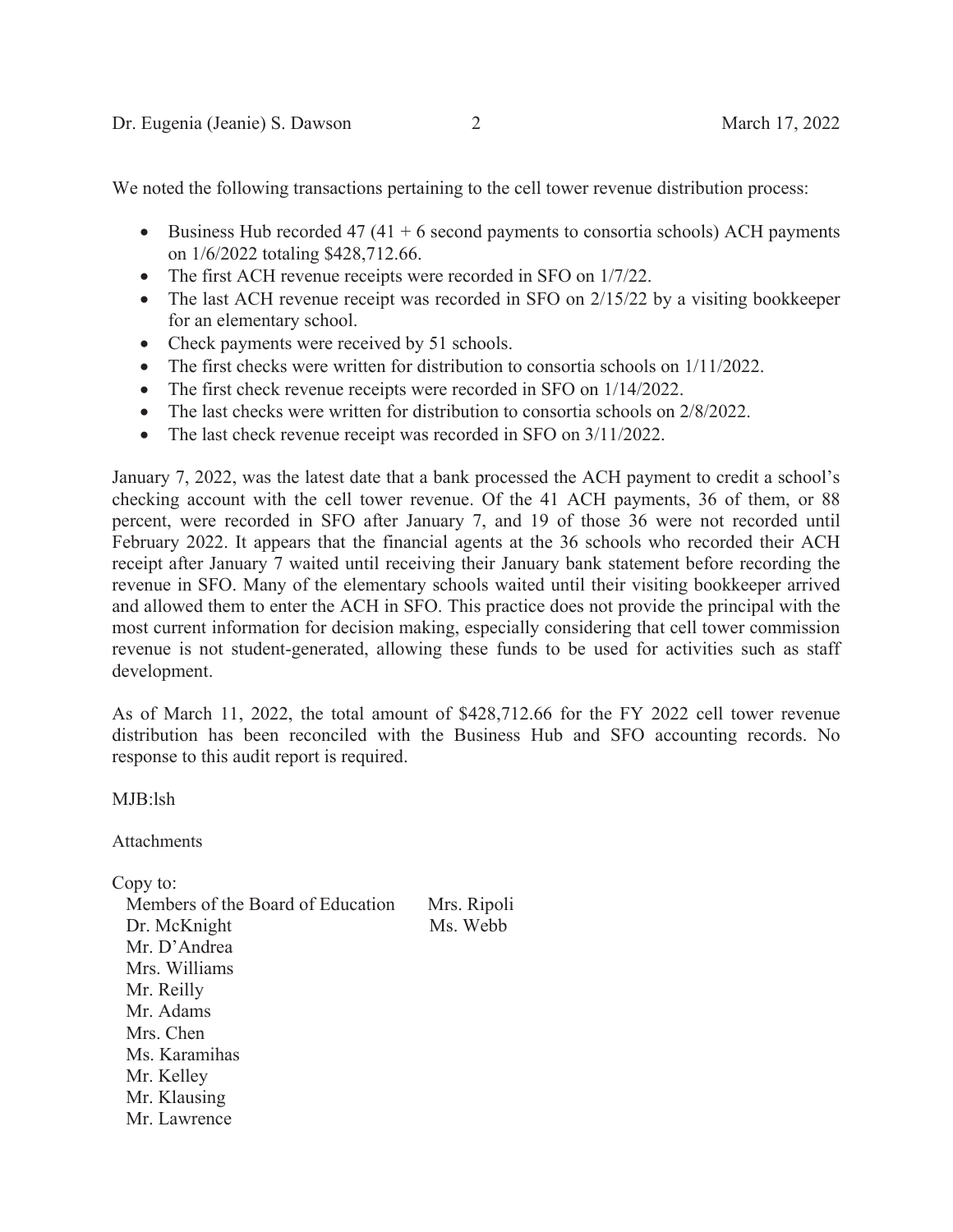### Division of Capital Planning and Real Estate MONTGOMERY COUNTY PUBLIC SCHOOLS Rockville, Maryland

December 15, 2021

#### **MEMORANDUM**

|       | Susan B. Chen, Controller<br>Division of Controller |
|-------|-----------------------------------------------------|
| From: | Adrienne L. Karamihas, Director                     |

Fiscal Year 2022 Telecommunications Monopole Revenue-sharing Distribution Request Subject:

This memo is to request the Division of Controller distribute the annual cell tower revenue share amounts to affiliate schools. The Board of Education adopted Policy ECN, Telecommunications Transmission Facilities, in November 1997, to establish criteria for evaluating applications to place private telecommunications transmission facilities at schools. At that time, the Board of Education directed the superintendent of schools to develop an equitable method to share the lease revenue collected by Montgomery County Public Schools regarding the telecommunication monopoles located at schools. Subsequently, the superintendent of schools approved a sharing formula that provided for one-third of the revenue be distributed to the host school, onethird of the revenue be distributed to the other schools in the cluster, and the final one-third of the revenue be retained in the Real Estate Management Enterprise Fund.

In 2004, the superintendent of schools agreed to a formula modification to address the distribution among consortia schools. An excerpt of the approved recommendation appears below:

The work group recommended that the principal of the school with a cellular monopole on its site be given the responsibility to distribute one-third of the rent to support schools whose students primarily attend the school with the monopole. If, at the discretion of the principal, funds are available for grants to other schools within the consortia, these funds could be allocated to those schools as well.

In compliance with Policy ECN, Telecommunications Transmission Facilities, and the superintendent of school's direction, I am attaching a list of payment requests to schools, totaling \$428,712.66, that can be credited to each school's Independent Activity Fund account. The list includes the consortia supplier's number twice, reflecting the intent that one payment is to be retained by the host school and the other payment is to be distributed by the host school's principal to the schools they serve. Please relay the amounts to the consortia schools as separate remittances. The payments are to be charged against account number 12.85001.00000.000.10.504048. Each school will be notified of the upcoming distribution.

Thank you for processing this request.

 $ALK$ : $jb$ 

Attachment

Copy to: Ms. Dawson √Mrs. Bergstresser Mr. Lawrence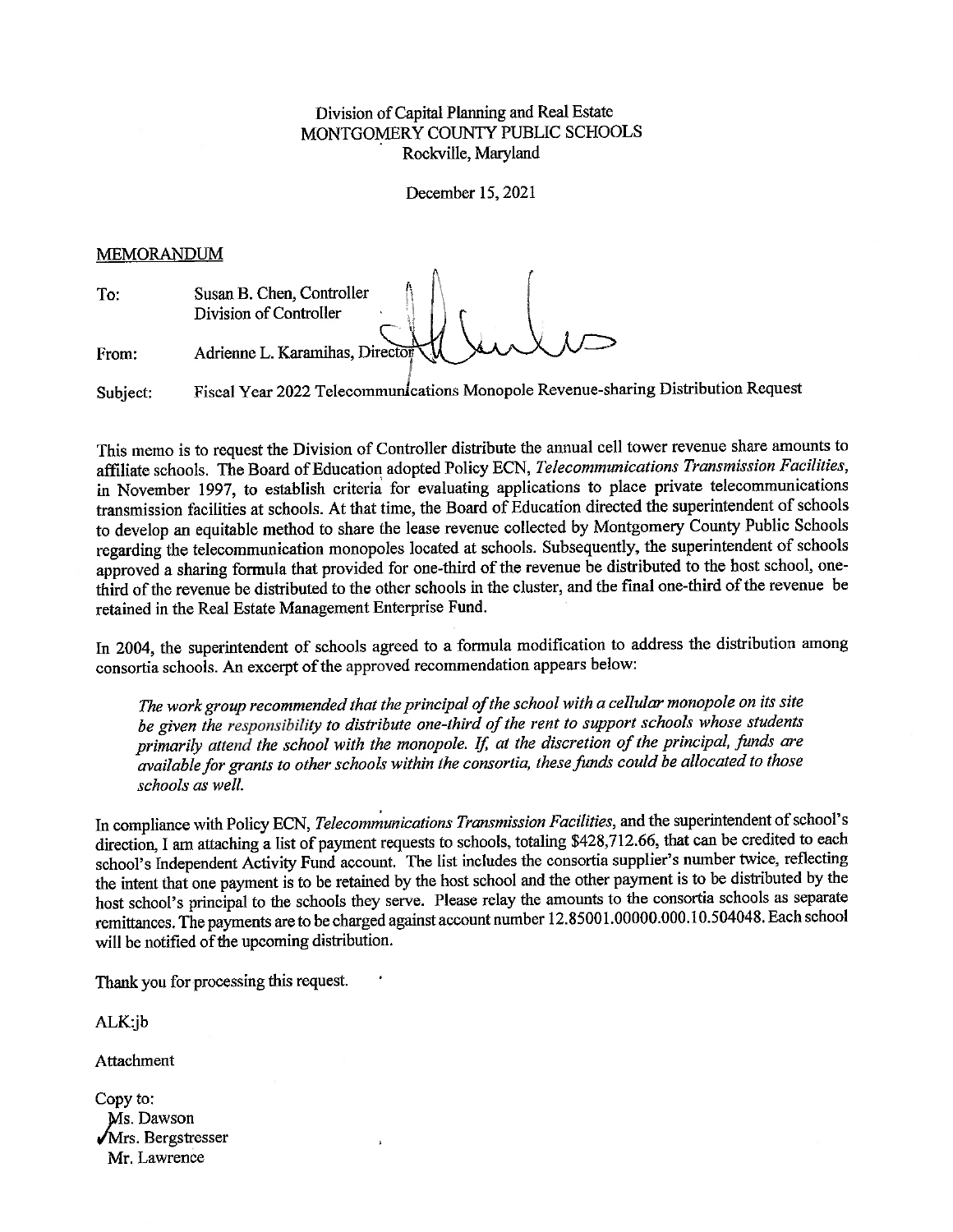# **FY 2022 CELL TOWER COMMISSION REVENUE SHARING**

|                              |          |                        | <b>Payment</b>           |
|------------------------------|----------|------------------------|--------------------------|
|                              |          | <b>Amount</b>          | <b>Method</b>            |
| <b>CLUSTER SCHOOLS</b>       |          |                        |                          |
| <b>Captain James Daly ES</b> | \$       | 12,259.21              | <b>ACH</b>               |
| Clarksburg ES                | \$       | 817.28                 | <b>ACH</b>               |
| Little Bennet ES             | \$       | 1,634.56               | <b>ACH</b>               |
| Cedar Grove ES               | \$       | 817.28                 | <b>ACH</b>               |
| <b>Clarksburg HS</b>         | \$       | 1,634.56               | <b>ACH</b>               |
| Fox Chapel ES                | \$       | 1,634.56               | <b>ACH</b>               |
| <b>Wilson Wims ES</b>        | \$       | 1,634.56               | <b>ACH</b>               |
| Rocky Hill MS                | \$       | 1,634.56               | <b>ACH</b>               |
| Hallie Wells MS              | \$       | 817.28                 | <b>ACH</b>               |
| Snowden Farm ES              | \$       | 817.28                 | <b>ACH</b>               |
| William B Gibbs ES           | \$       | 817.28                 | <b>ACH</b>               |
| <b>Col Zadok Magruder HS</b> | \$       | 12,186.71              | <b>ACH</b>               |
| Mill Creek ES                | \$       | 1,523.34               | <b>ACH</b>               |
| Candlewood ES                | \$       | 1,523.34               | <b>ACH</b>               |
| Cashell ES                   | \$       | 1,523.34               | <b>ACH</b>               |
| <b>Flower Hill ES</b>        | \$       | 1,523.34               | <b>ACH</b>               |
| <b>Redland MS</b>            | \$       | 1,523.34               | <b>ACH</b>               |
| Judith A Resnik ES           | \$       | 1,523.34               | <b>ACH</b>               |
| Sequoyah ES                  | \$       | 1,523.34               | <b>ACH</b>               |
| Shady Grove MS               | \$       | 1,523.34               | <b>ACH</b>               |
| <b>Sherwood HS</b>           | \$       | 42,738.51              | <b>ACH</b>               |
| Olney ES                     | \$       | 6,105.50               | <b>ACH</b>               |
| <b>Belmont ES</b>            | \$       | 6,105.50               | <b>ACH</b>               |
| Rosa Parks MS                | \$       | 6,105.50               | <b>ACH</b>               |
| Greenwood ES                 | \$       | 6,105.50               | <b>ACH</b>               |
| Sherwood ES                  | \$       | 6,105.50               | <b>ACH</b>               |
| William H Farquhar MS        | \$       | 6,105.50               | <b>ACH</b>               |
| <b>Brooke Grove ES</b>       | \$       | 6,105.50               | <b>ACH</b>               |
| <b>Watkins Mill HS</b>       | \$       | 33,226.17              | <b>ACH</b>               |
| <b>Whetstone ES</b>          | \$       | 6,041.12               | <b>ACH</b>               |
| <b>Watkins Mill ES</b>       | \$       | 6,041.12               | <b>ACH</b>               |
| Montgomery Village MS        | \$       | 6,041.12               | <b>ACH</b>               |
| <b>Stedwick ES</b>           | \$       | 6,041.12               | <b>ACH</b>               |
| Neelsville MS                | \$       | 3,020.56               | <b>ACH</b>               |
| South Lake ES                | \$       | 6,041.12               | <b>ACH</b>               |
|                              |          | \$200,821.18           |                          |
| <b>CONSORTIUM SCHOOLS</b>    |          |                        |                          |
| <b>James Hubert Blake HS</b> | \$       | 13,047.81              | <b>ACH</b>               |
|                              | \$       | 13,047.75              | <b>ACH</b>               |
| 9 schools                    |          |                        | To consortium schools    |
| Page ES                      | \$       | 1,449.75               | Check                    |
| Galway ES                    | \$       | 1,449.75               | Check                    |
| Cloverly ES                  | \$       | 1,449.75               | Check                    |
| Greencastle ES               | \$       | 1,449.75               | Check                    |
| <b>Fairland ES</b>           |          | 1,449.75               | Check                    |
| <b>Burtonsville ES</b>       | \$<br>\$ | 1,449.75               | Check                    |
| Stonegate ES                 | \$       | 1,449.75               | Check                    |
| <b>Banneker MS</b>           | \$       | 1,449.75               | Check                    |
| <b>Briggs Chaney MS</b>      | \$       | 1,449.75               | Check                    |
|                              |          |                        |                          |
| <b>Albert Einstein HS</b>    | \$<br>\$ | 27,483.83<br>27,483.83 | <b>ACH</b><br><b>ACH</b> |
| 8 schools                    |          |                        | To consortium schools    |
| Newport Mill MS              | \$       | 3,435.48               | Check                    |
| Sligo MS                     |          | 3,435.48               | Check                    |
| <b>Rock View ES</b>          | \$<br>\$ | 3,435.47               | Check                    |
| Glen Haven ES                | \$       | 3,435.48               | Check                    |
| Woodlin ES                   | \$       | 3,435.48               | Check                    |
|                              |          |                        |                          |